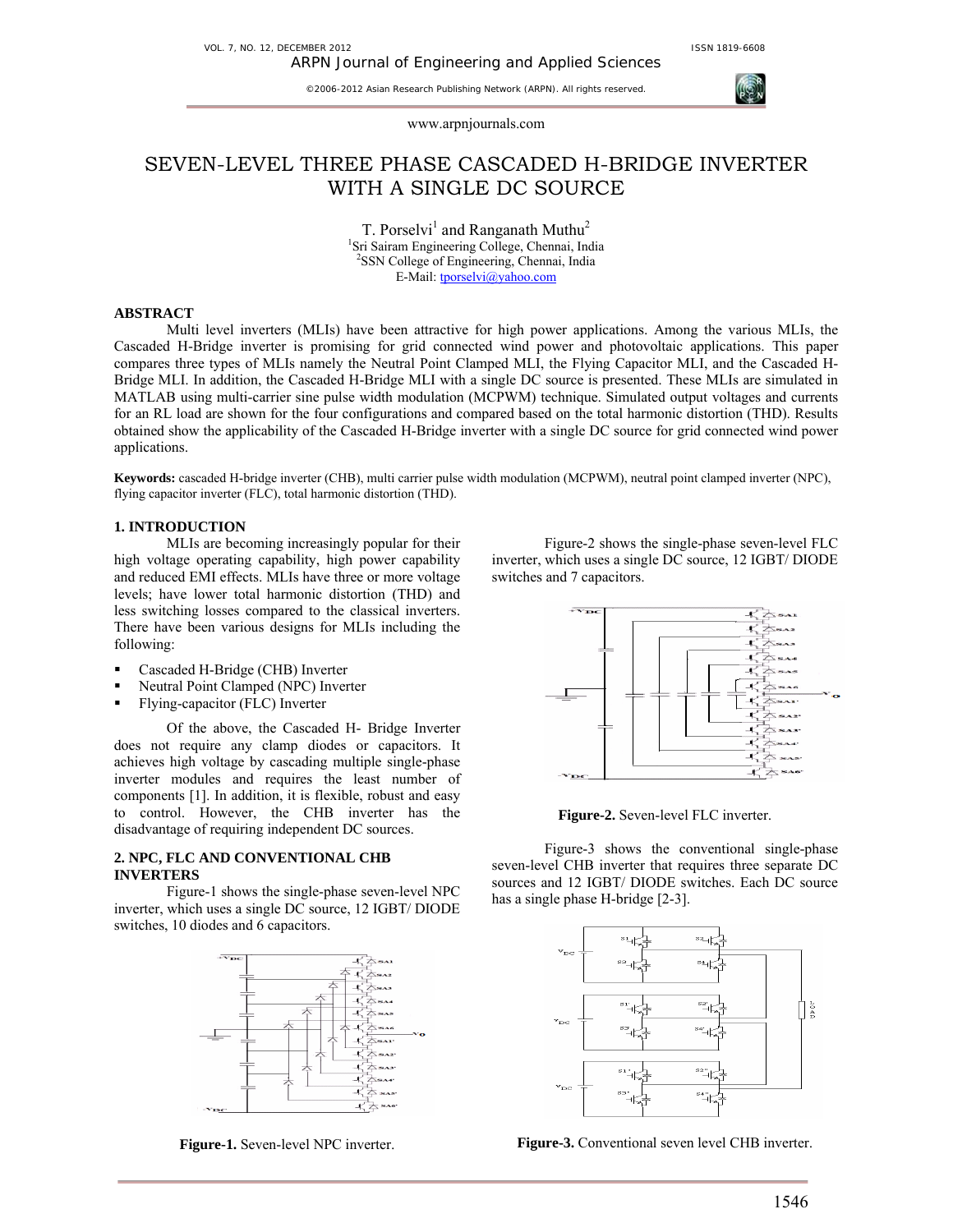

# www.arpnjournals.com

### **3. MULTI CARRIER PWM**

The most popular control technique used in MLIs is the sinusoidal or "sub harmonic" natural pulse width modulation (PWM) method. Its popularity is due to its simplicity and to the good results it guarantees at all operating conditions, including "over-modulation," which allows the first harmonic. It can be used for any MLI and can be easily implemented. For an m-level inverter, m-1 carrier (triangular) waves with same amplitude and frequency are required. The frequency modulation index, which is the ratio of the carrier frequency to the modulating signal frequency, is expressed by equation (1).

$$
m_f = \frac{f_{cr}}{f_m} \tag{1}
$$

Where,  $f_m$  is the frequency of the modulating signal and  $f_{cr}$  is the frequency of the carrier waves. The amplitude modulation index  $m_a$  is defined by equation (2).

$$
m_a = \frac{v_m}{v_{cr}(m-1)}
$$
 (2)

Where,  $v_m$  is the peak value of the modulating wave and

 $v_{cr}$  is the peak value of each carrier wave. Four carrier PWM strategies, available in literature, with different phase relations are [4-7]:

- a) Phase Disposition (PD)
- b) Phase Opposition Disposition (POD)
- c) Alternate Phase Opposition Disposition (APOD)
- d) Phase Shift (PS).

 In this paper, PD modulation scheme is used for pulse generation because it provides the lowest harmonic distortion for line voltages [8].

# **4. SIMULATION USING MATLAB**

Seven-level three-phase NPC, FLC and conventional CHB MLIs are simulated with MATLAB for an RL load. In PD technique, for an m level inverter, m-1 carrier waves are used which are in phase with each other. These carrier waves are arranged to have vertical shifts. Hence, for a seven-level inverter six carrier waves are used to generate the switching pulses. These six carrier waves are compared with a reference to obtain the switching pulses. The PD scheme is shown in Figure-4.



**Figure-4.** PD modulation scheme for the seven-level inverter.

MLIs are simulated for a star connected RL load of 50+j7.53  $\Omega$ /phase. Figures 5 and 6 show the output voltage and output current waveforms of the three-phase seven-level NPC inverter. Figures 7 and 8 show the output voltage and output current waveforms of the three-phase seven-level FLC inverter. Figures 9 and 10 show the output voltage and output current waveforms of the three-phase seven-level CHB inverter with separate DC sources.



**Figure-5.** Simulated output voltage of the NPC inverter.



**Figure-6.** Simulated output current of the NPC inverter.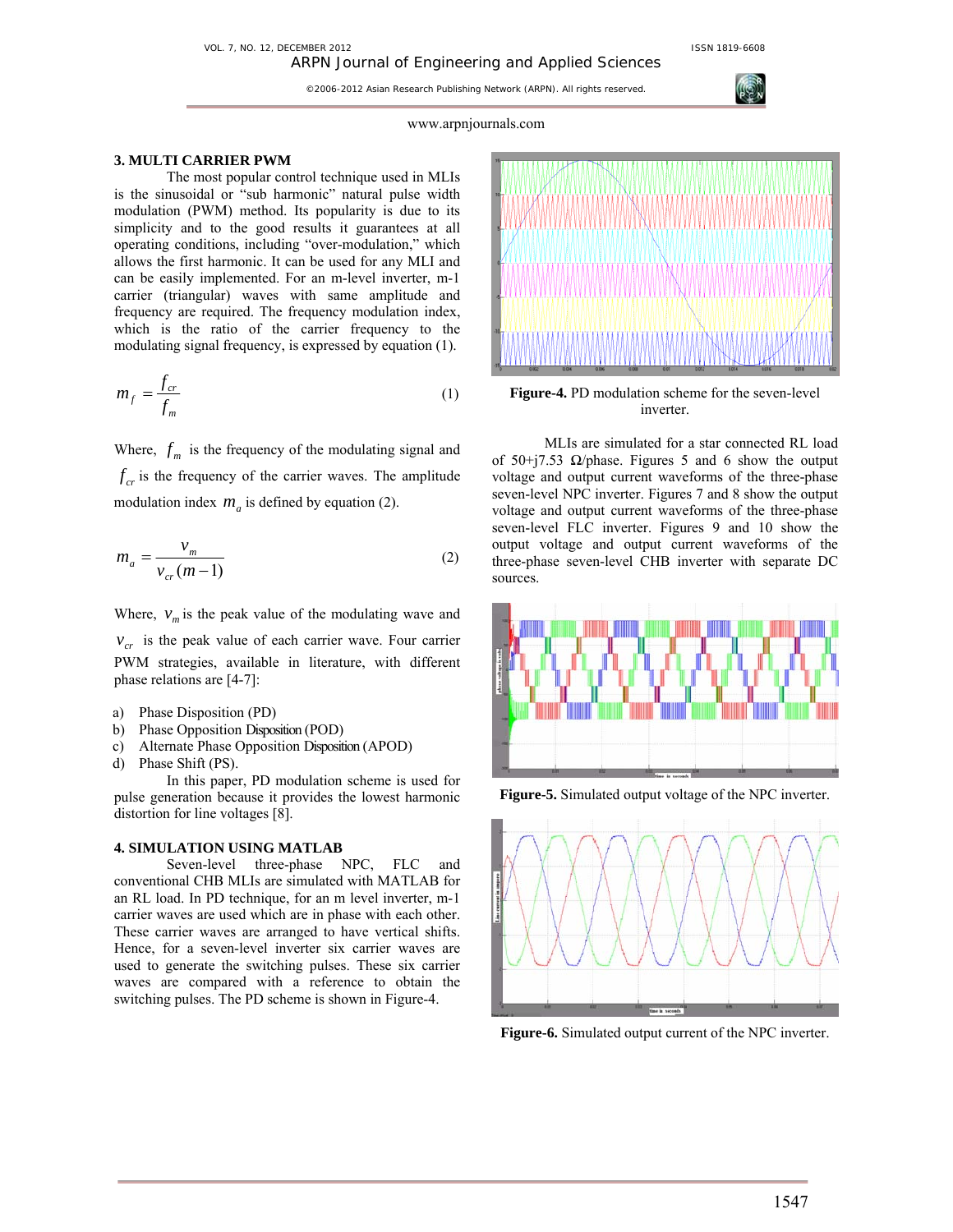#### VOL. 7, NO. 12, DECEMBER 2012 **ISSN 1819-6608** ARPN Journal of Engineering and Applied Sciences

©2006-2012 Asian Research Publishing Network (ARPN). All rights reserved.

www.arpnjournals.com



**Figure-7.** Simulated output voltage of the FLC inverter.



**Figure-8.** Simulated output current of the FLC inverter.



**Figure-9.** Simulated voltage of the traditional CHB inverter.



**Figure-10.** Simulated output current of the traditional CHB inverter.

# **5. COMPARISON OF THE THDs**

The FFT analysis obtained by simulating MLIs are shown for the three configurations. Figures 11 and 12 respectively show the FFT analysis for the phase 'a' output voltage and output current for the NPC inverter. Figures 13 and 14 respectively show the FFT analysis of the phase 'a' output voltage and output current for the FLC inverter. Figures 15 and 16 respectively show the FFT analysis of the phase 'a' output voltage and output current for the conventional CHB inverter.



**Figure-11.** FFT analysis of the output voltage of the NPC inverter.



**Figure-12.** FFT analysis of the output current of the NPC inverter.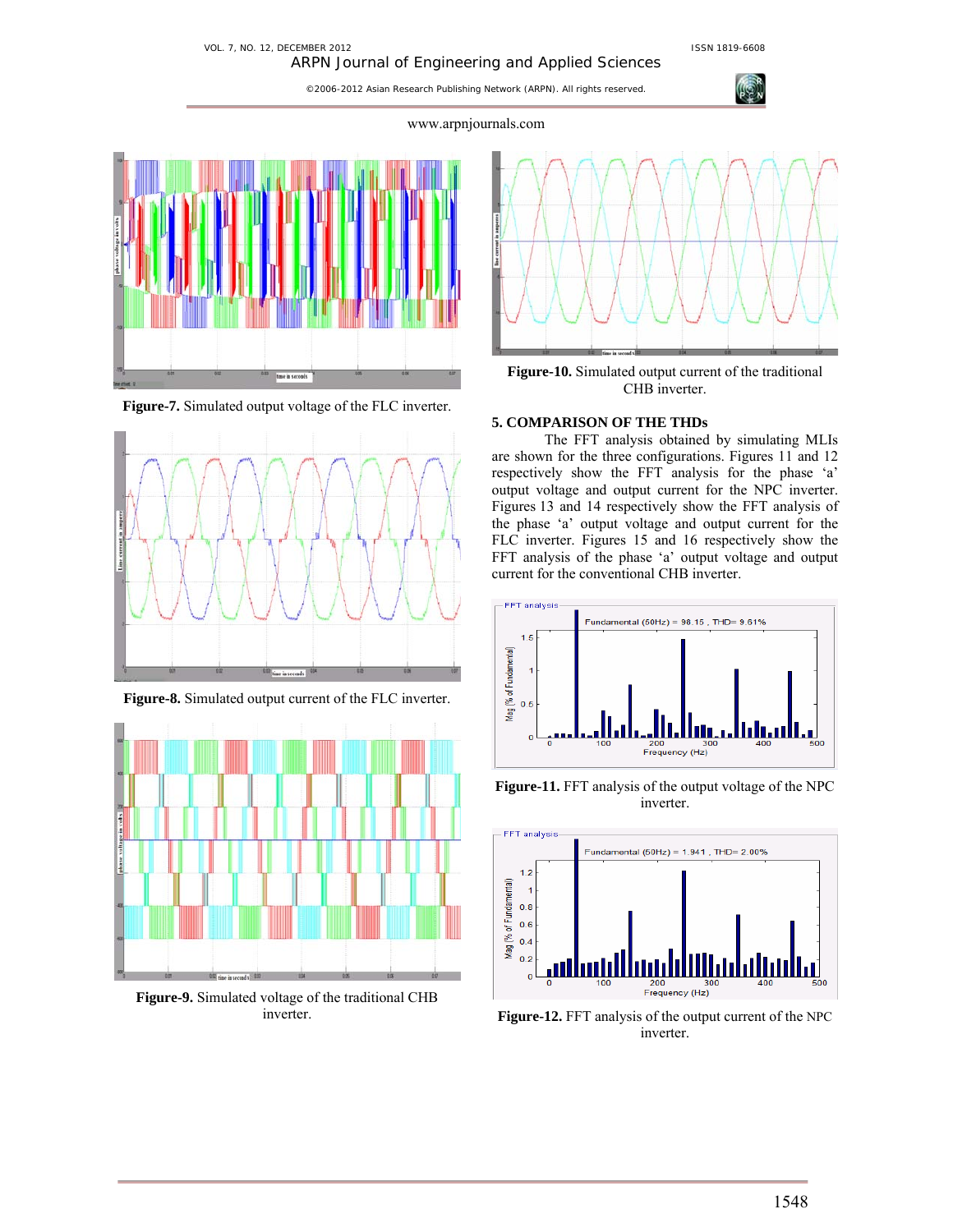ARPN Journal of Engineering and Applied Sciences



www.arpnjournals.com



**Figure-13.** FFT analysis of the output voltage of the NPC inverter.



**Figure-14.** FFT analysis of the output current of the FLC inverter.



**Figure-15.** FFT analysis of the output voltage of the conventional CHB inverter.



**Figure-16.** FFT analysis of the output current of the traditional CHB inverter.

From Figures 11-16, it can be seen that the THD for four cycles of the output voltage for the NPC, FLC, and traditional CHB are 9.61%, 28.34%, and 9.52%,

respectively. The THD for four cycles of the output current of NPC, FLC, and traditional CHB are 2%, 10.37%, 2.13%, respectively. Figure-17 shows the voltage and current THDs for all the three inverters.



**Figure-17.** Voltage and current THDs for the NPC, FLC, and CHB inverters.

From the simulated waveforms, it is seen that for high power applications, CHB inverter is better suited as its fundamental output voltages and currents are high. In addition, the CHB inverter requires less number of components compared to the NPC and the FLC inverters. However, the CHB inverter has the disadvantage of requiring separate DC sources for each level, which increases the cost of the inverter. This disadvantage is not present in the proposed CHB MLI as it uses only a single DC source.

 The simulation time, for four cycles of output, for the three MLI configurations, vary between 1.5 s and 2.5 s, and is given in the Table-1. It can be seen that simulation time for the CHB MLI of 1.75 s is comparable to the least simulation time taken by the FLC MLI, which is 1.5 s.

**Table-1.** Simulation time for four cycles of output for the three inverters.

| Type of                                | <b>NPC</b> | <b>FLC</b> | <b>CHB MLI</b> |
|----------------------------------------|------------|------------|----------------|
| inverter                               | ML I       | MLI        |                |
| Simulation<br>time in<br>seconds $(s)$ | 2.5        | 15         | 1.75           |

# **6. CHB MLI WITH A SINGLE DC SOURCE**

Figure-18 shows the proposed single-phase seven-level CHB MLI that uses a single DC source. The output of the inverter is connected through transformers to the load. The inverter uses three transformers per phase, the secondary of each transformer being connected in series. The load is connected across the series connected secondary of the transformer [9-11].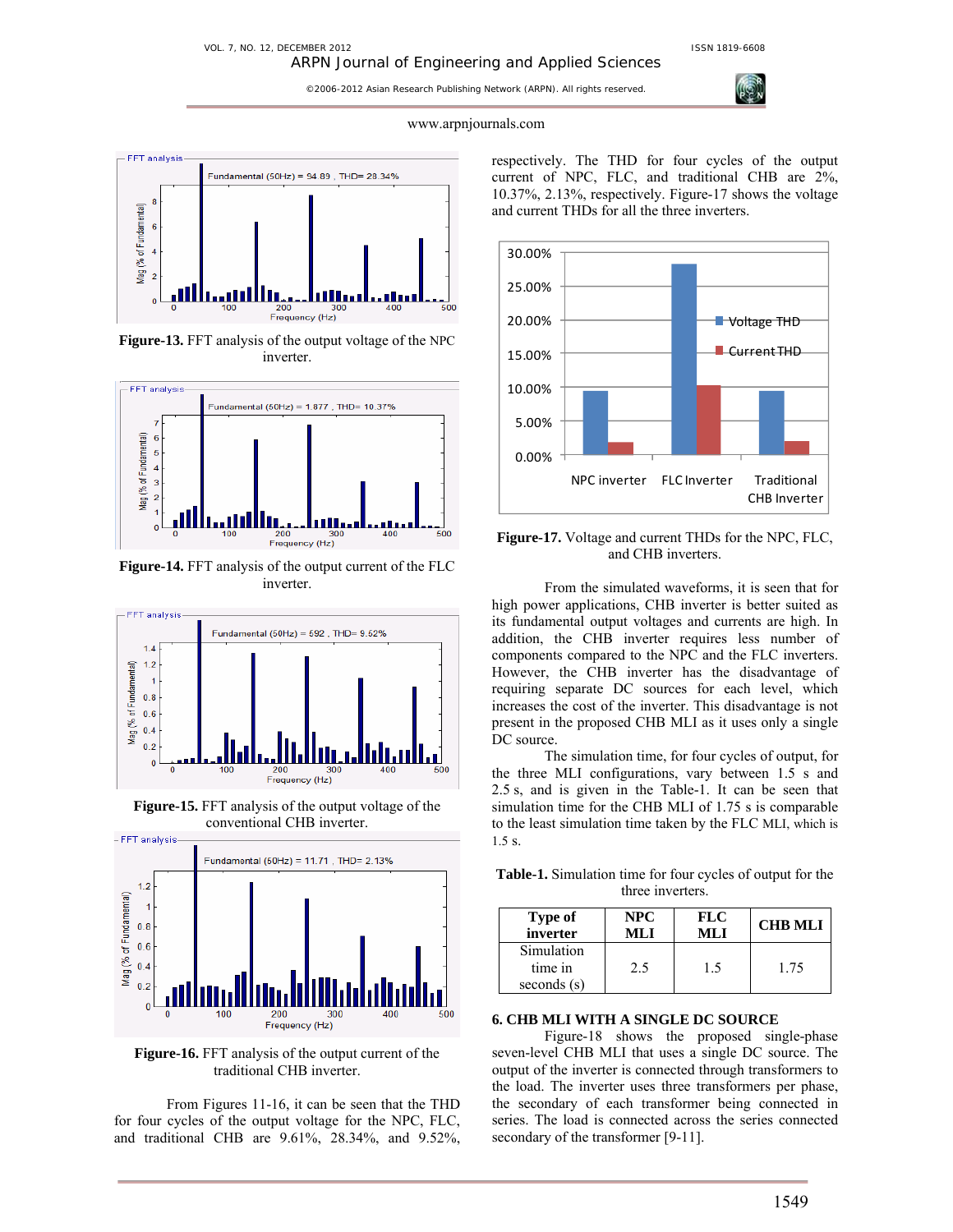**AGI** 

#### www.arpnjournals.com



**Figure-18.** Seven-level CHB inverter with a single DC Source.

The proposed seven-level three-phase CHB inverter is simulated in MATLAB. Output voltage and current waveforms are shown in Figures 19 and 20, respectively.



**Figure-19.** Simulated output voltages of the proposed CHB inverter.



**Figure-20.** Simulated output currents of the proposed CHB inverter.

The FFT analysis of the output voltage and the output current, obtained by simulation of the proposed CHB inverter, is shown in Figures 21 and 22, respectively.



**Figure-21.** FFT analysis of the output voltage of the proposed CHB inverter.



**Figure-22.** FFT analysis of the output current of the proposed CHB inverter.

Figures 23-34 show the switch currents and switch voltages for 12 switches of one leg (phase) of the proposed CHB inverter.



**Figure-23.** Switch current and voltage for  $S_1$ .



**Figure-24.** Switch current and voltage for  $S_2$ .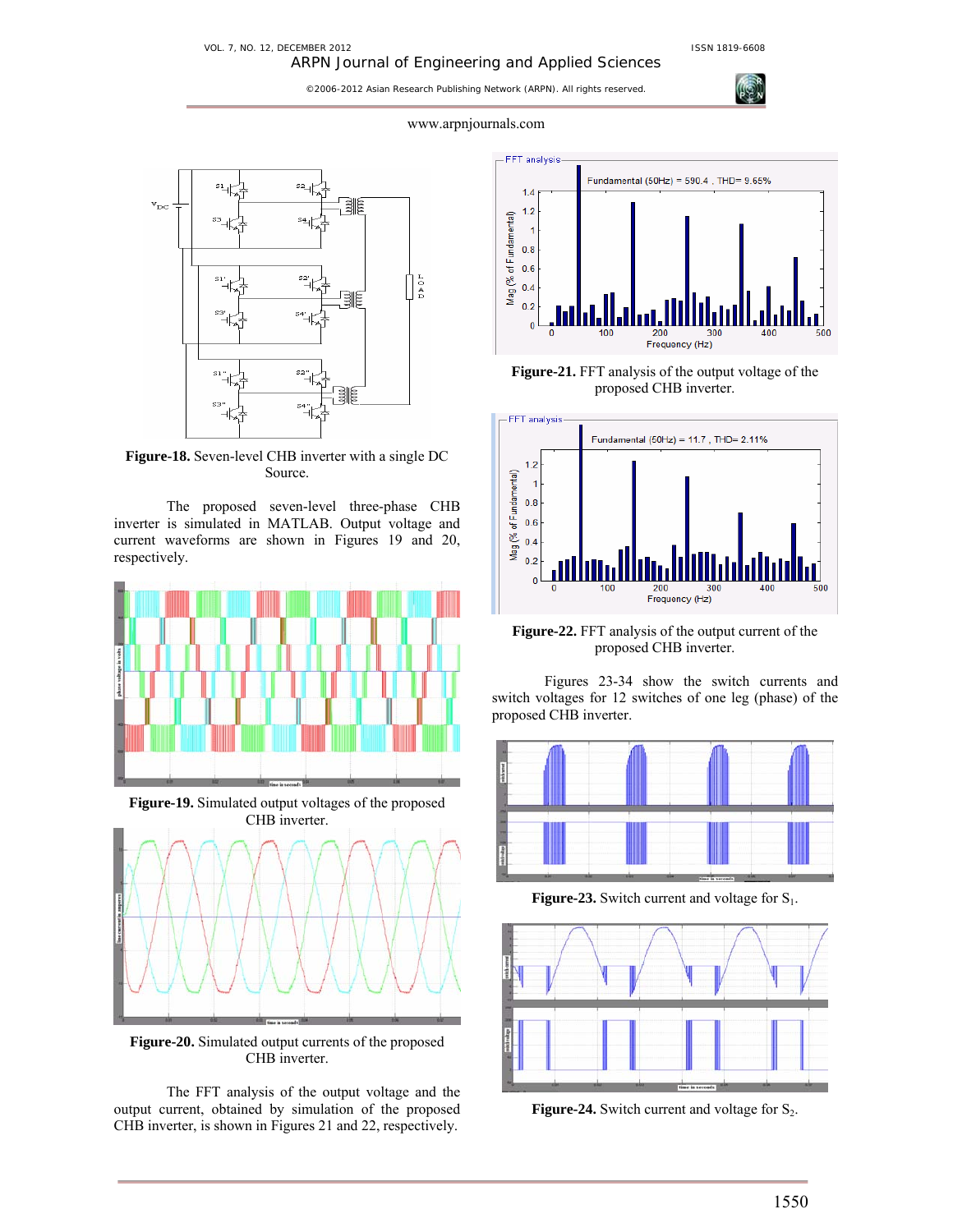**CON** 

# VOL. 7, NO. 12, DECEMBER 2012 **ISSN 1819-6608** ARPN Journal of Engineering and Applied Sciences

©2006-2012 Asian Research Publishing Network (ARPN). All rights reserved.

www.arpnjournals.com



Figure-25. Switch current and voltage for S<sub>3</sub>.



Figure-26. Switch current and voltage for S<sub>4</sub>.





**Figure-28.** Switch current and voltage for  $S_2$ '.



**Figure-29.** Switch current and voltage for  $S_3$ '.



**Figure-30.** Switch current and voltage for  $S_4$ <sup>2</sup>.



**Figure-31.** Switch current and voltage for  $S_1$ ".



**Figure-32.** Switch current and voltage for  $S_2$ ".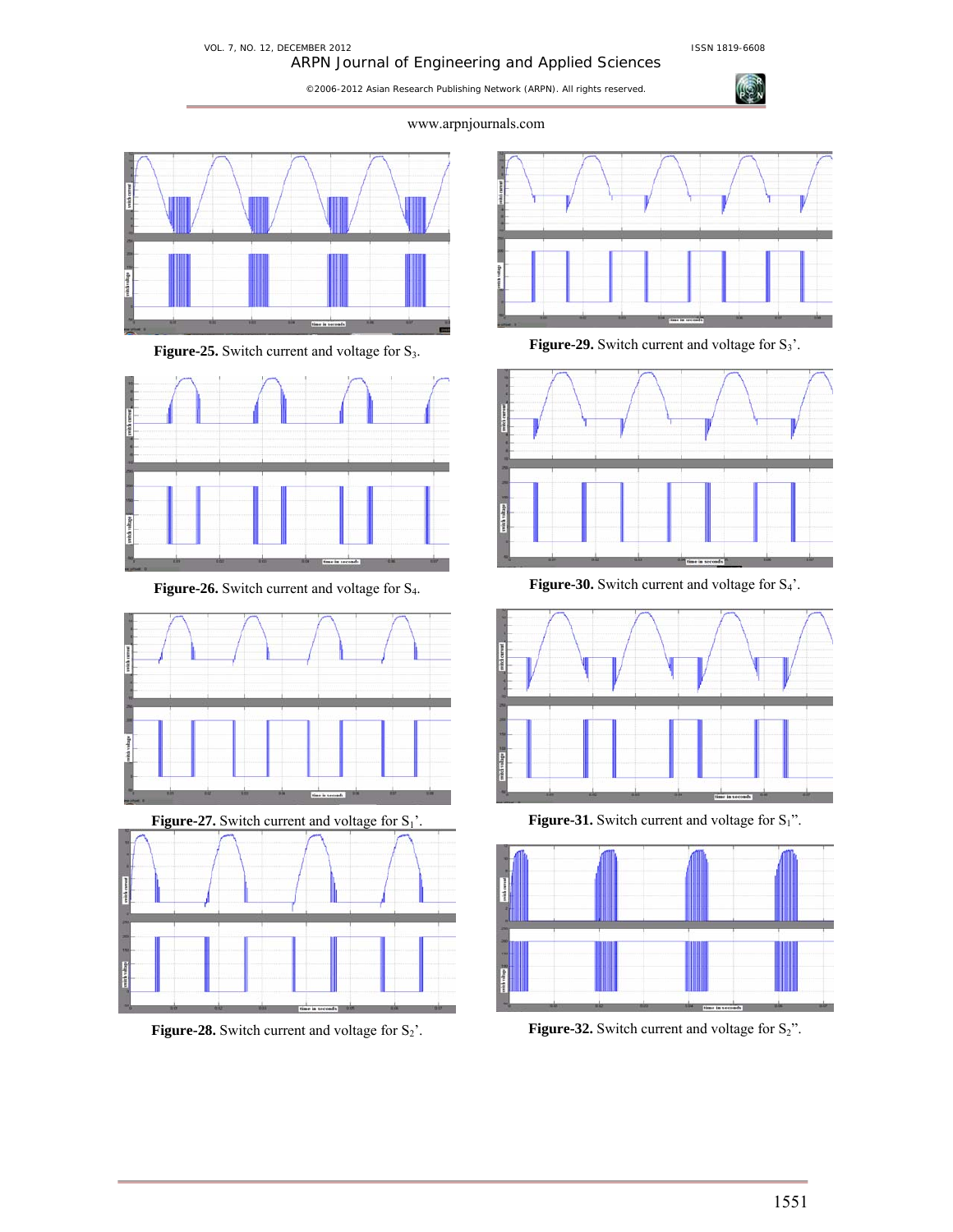#### www.arpnjournals.com







**Figure-34.** Switch current and voltage for S<sub>4</sub>".

Figure-21 shows that the THD of the output voltage of the proposed CHB inverter is 9.65% and Figure-22 shows that the THD of the output current of the proposed CHB inverter is 2.11%. The voltage THD of the proposed inverter is slightly higher than that of the conventional CHB inverter and the current THD of the proposed CHB inverter is slightly lower than that of the conventional CHB inverter. The proposed CHB may be considered better as it costs less due to the requirement of only one DC source, with performance comparable to the conventional CHB inverter.

# **7. OUTPUT POWER CALCULATION**

The Fourier series expansion of the phase voltage of the CHB inverter is given by equation (3) [12].

$$
v_{an} = \frac{4V_{DC}}{n\pi} \left[\sum_{j=1}^{3} \cos(n\alpha_j)\right] \sin(n\omega t)
$$
 (3)

Where  $\alpha$  is the conduction angle and n = 1, 5, 7, etc.

The Fourier series expansion of the phase current, which is also the line current for the star connected load, is given by equation (4).

$$
i_a = \frac{4V_{DC}}{n\pi Z_n} \left[\sum_{j=1}^3 \cos(n\alpha_j)\right] \sin(n\omega t - \phi_n)
$$
 (4)

 The equation (4) can be rewritten as given by equation (5).

$$
i_a = I_n \left[ \sum_{j=1}^3 \cos(n\alpha_j) \right] \sin(n\omega t - \phi_n)
$$
 (5)

Where *n*  $n = \frac{\mathbf{v}_{DC}}{n \pi Z_n}$  $I_n = \frac{4V_{DC}}{n\pi Z}$ 

 $Z_n$  is the per phase load impedance given by equation (6) and  $\phi_n$  is the power factor angle given by equation (7).

$$
Z_n = \sqrt{(R^2 + (n\omega L)^2)}
$$
 (6)

$$
\phi_n = \tan^{-1}\left(\frac{n\omega L}{R}\right) \tag{7}
$$

The rms value of the phase current  $I_a$  is given by equation (8).

$$
I_a = \sqrt{\sum_{n=1}^{\infty} I_n^2 \over 2}
$$
 (8)

The output power is given by equation (10)

$$
P_{out} = 3I_a^2 R \tag{9}
$$

For the conventional CHB inverter, the rms value of the phase current is 8.28 A. The output power is given by:

$$
P_{out} = 3*8.282 * 50
$$
  
= 10284 W

For the proposed CHB inverter, the rms value of the phase current is found to be 8.27 A. Hence, the output power is given by:

$$
P_{out} = 3 * 8.27^2 * 50
$$
  
= 10259 W

# **8. COMPARISON OF CHB MLI HAVING SEPARATE DC SOURCES WITH CHB MLI HAVING A SINGLE DC SOURCE**

The two CHB inverters are simulated in MATLAB with PD modulation with a star connected RL load of 50+j7.53  $\Omega$ /phase. The output voltage, output current and FFT analysis of voltage and current waveforms of the CHB inverter with separate DC sources were shown in the Figures 9, 10, 15 and 16 respectively. Figures 19-21 show the output voltage, output current, and FFT analysis of voltage and current of CHB with a single DC source.

Table-2 shows the comparison of the proposed CHB inverter with the conventional MLI. From Table-2, it can be seen that THD values and power output of the CHB MLI are comparable with the conventional one. It requires one DC source, which reduces the cost of the proposed CHB inverter.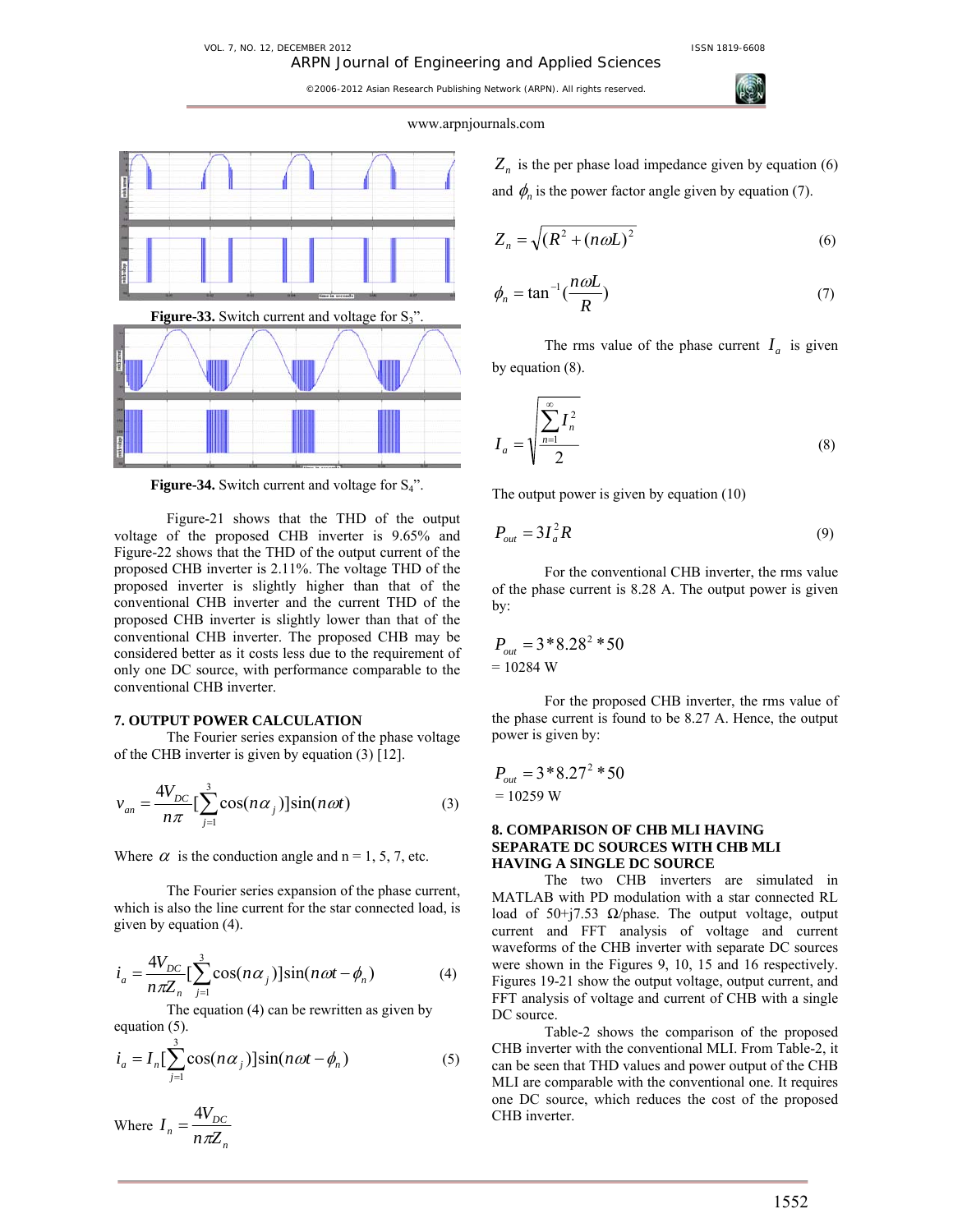

www.arpnjournals.com

# **9. PARAMETERS FOR PROPOSED CHB**

Input DC Voltage  $V_{DC}$  = 200 V Load Impedance/phase =  $50+j7.53 \Omega$ IGBT/Diode voltage/current rating = 400 V/15A Transformer rating = 200V/200V, 15A/15A

| <b>Parameters</b>                   | <b>Conventional CHB</b><br>MLI | <b>Proposed CHB</b><br>MLI |  |
|-------------------------------------|--------------------------------|----------------------------|--|
| No. of DC sources<br>required       | Nine DC sources                | One DC source              |  |
| Number of IGBT/Diode<br>pairs       | 36                             | 36                         |  |
| Voltage THD                         | $9.52\%$                       | $9.65\%$                   |  |
| <b>Current THD</b>                  | $2.13\%$                       | $2.11\%$                   |  |
| Output power                        | 10284 W                        | 10259 W                    |  |
| Cost                                | US \$ 5,500                    | US \$ 3,600                |  |
| Voltage rating of power<br>switches | 400 V                          | 400 V                      |  |
| Current rating of power<br>switches | 15 A                           | 15 A                       |  |

#### **Table-2.** Comparison of the conventional and the proposed CHBs.

### **10. CONCLUSIONS**

The simulation of three Multi-level Inverters (MLIs) namely the Neutral Point Clamped (NPC), the Flying Capacitor (FLC) and the Cascaded H-Bridge (CHB) is presented in this paper. These inverters are simulated in MATLAB using multi-carrier sine pulse width modulation (MCPWM) technique. The simulated output voltage and current waveforms for an RL load are shown for the three configurations and the total harmonic distortion (THD) is compared. For high power applications, CHB inverter is better suited as its fundamental output voltages and currents are high. In addition, the CHB inverter requires less number of components compared to the NPC and the FLC inverters. However, the CHB inverter has the disadvantage of requiring separate DC sources for each level, which increases the cost of the inverter.

The proposed Cascaded H-Bridge with a single DC source is simulated in MATLAB using multi-carrier sine pulse width modulation (MCPWM) technique. The simulated output voltage and current waveforms, FFT analysis and switching voltages and currents for an RL load are shown for the proposed Cascaded H-Bridge with a single DC source. The total harmonic distortion (THD), output power and the cost for the two CHB Inverter configurations are compared. The proposed CHB inverter does not require separate DC sources and hence the cost of the system is lesser. In addition, this system eliminates the possibility of short circuit of the DC sources, which may occur in the conventional CHB inverter.

### **REFERENCES**

- [1] Hong Zheng, Baohua Zhang and Lingkui Chen. 2010. Carrier Overlapping-switching Frequency optional PWM Method for Cascaded Multilevel Inverter. In: International Conference on Electrical and Control Engineering. 25-27 June. pp. 3450-3453.
- [2] Peng F. Z., Lai J., McKeever J. W. and VanCoevering J. 1996. A multilevel voltage-source inverter with separate DC sources for static var generation. In: IEEE Transactions on Industry Applications. 32(5): 1130-1138.
- [3] Manjrekar M., Steimer P. K. and Lipo T. 2000. Hybrid multilevel power conversion system: A competitive solution for high-power applications. In: IEEE Transactions on Industry Applications. 36(3): 834-84.
- [4] Urmila B and Subbarayudu D. 2010. Multi level Inverter: A Comparative Study of Pulse Width Modulation Techniques. In: International Journal of Scientific and Engineering research. 1(3): 2-5.
- [5] Ilhami Colak, Ersan Kabalci and Ramazan Bayindir. 2011. Review of multilevel voltage source inverter topologies and control schemes. In: Interna Journal on Energy Conversion and Management. 52(2): 1114- 1128.
- [6] Wanjekeche T., V.Nicolae D. and Jimoh A.A. 2009. Realization of a Nine - Level Cascaded NPC/ H-